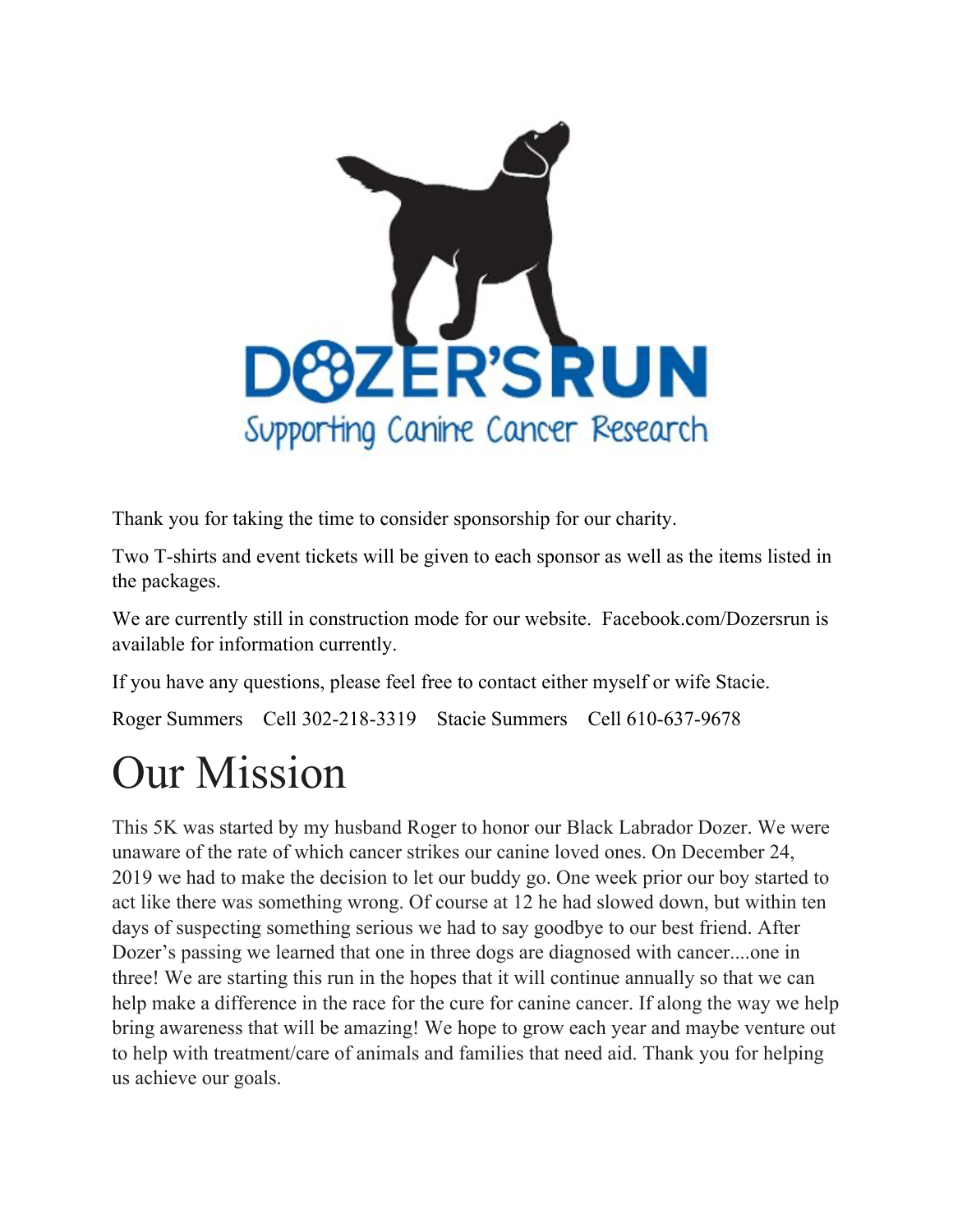### **2022**

## **3 rd Annual Dozer's Run 5K Run/Walk Sponsorship Packages**

#### **Big Dog**

\$1000.00 Donation

Option to host a promotional table at the event Hang a banner provided by sponsor (you) at the event Your company name will be largest on the shirts (2) Yard signs along race path provided by Summers Family Your name will be listed as a sponsor with your logo on our website and Facebook

#### **Champion**

\$500.00 Donation

Option to host a promotion table at the event.

Your company name will be on the shirts

(2) Yard signs along race path provided by Summers Family

Your name will be listed as a sponsor on our Facebook page

#### **Best in Show**

\$250.00 Donation

Your company name will be on the shirts (2) Yard signs along race path provided by Summers Family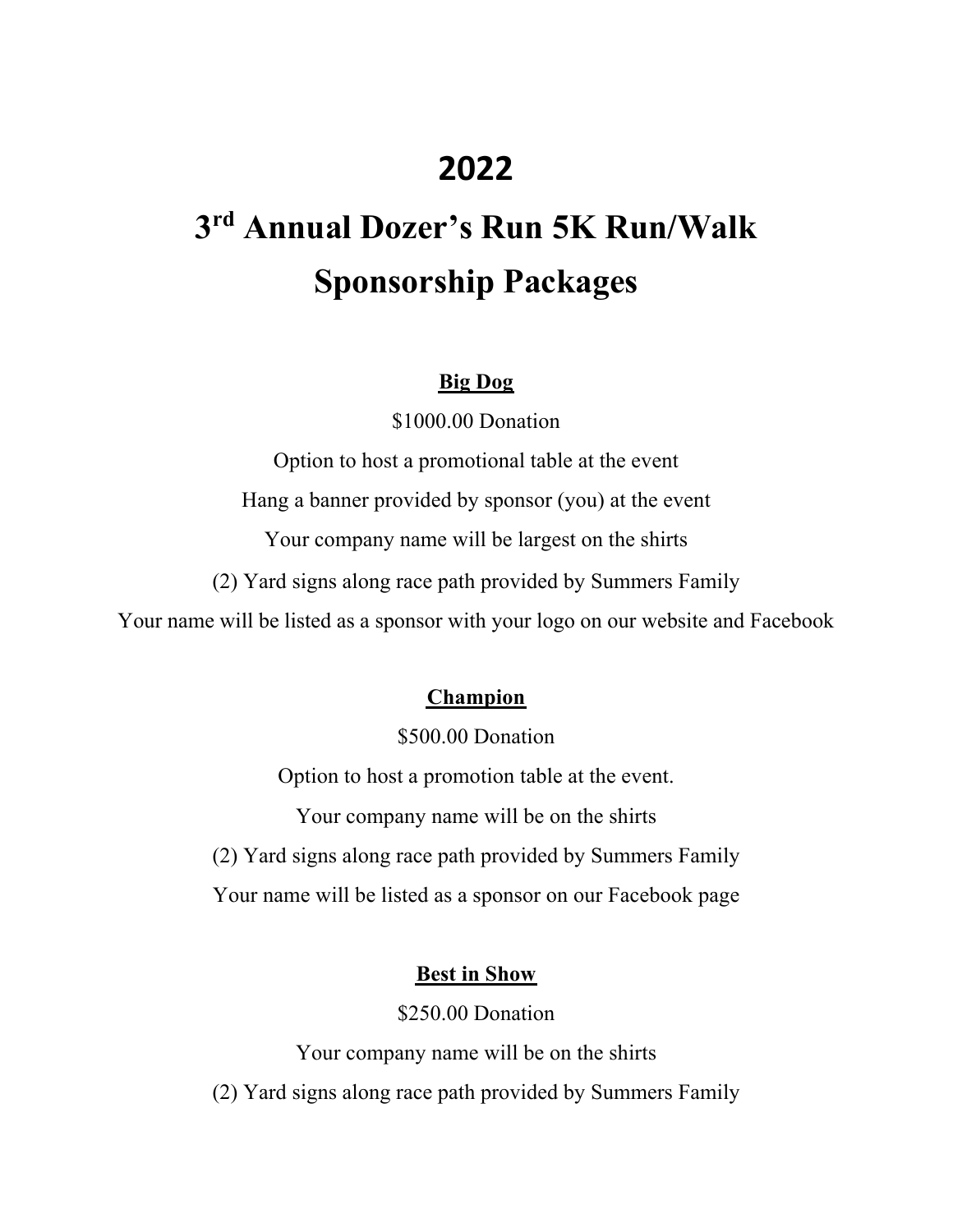

#### **Sponsor Information Sheet**

| Sponsor Name as you would like it to appear on shirt (if applicable): ______________________________ |  |  |  |  |
|------------------------------------------------------------------------------------------------------|--|--|--|--|
|                                                                                                      |  |  |  |  |
| Additional shirts can be purchased for \$25.00 each - Please list quantity and sizes below:          |  |  |  |  |
| Please return the sponsor packet with payment to Stacie Summers before February 28, 2021.            |  |  |  |  |
| Make out checks and mail to:                                                                         |  |  |  |  |

**Summers Charity Fund LLC 364 Skyline Orchard Drive Hockessin, DE 19707**